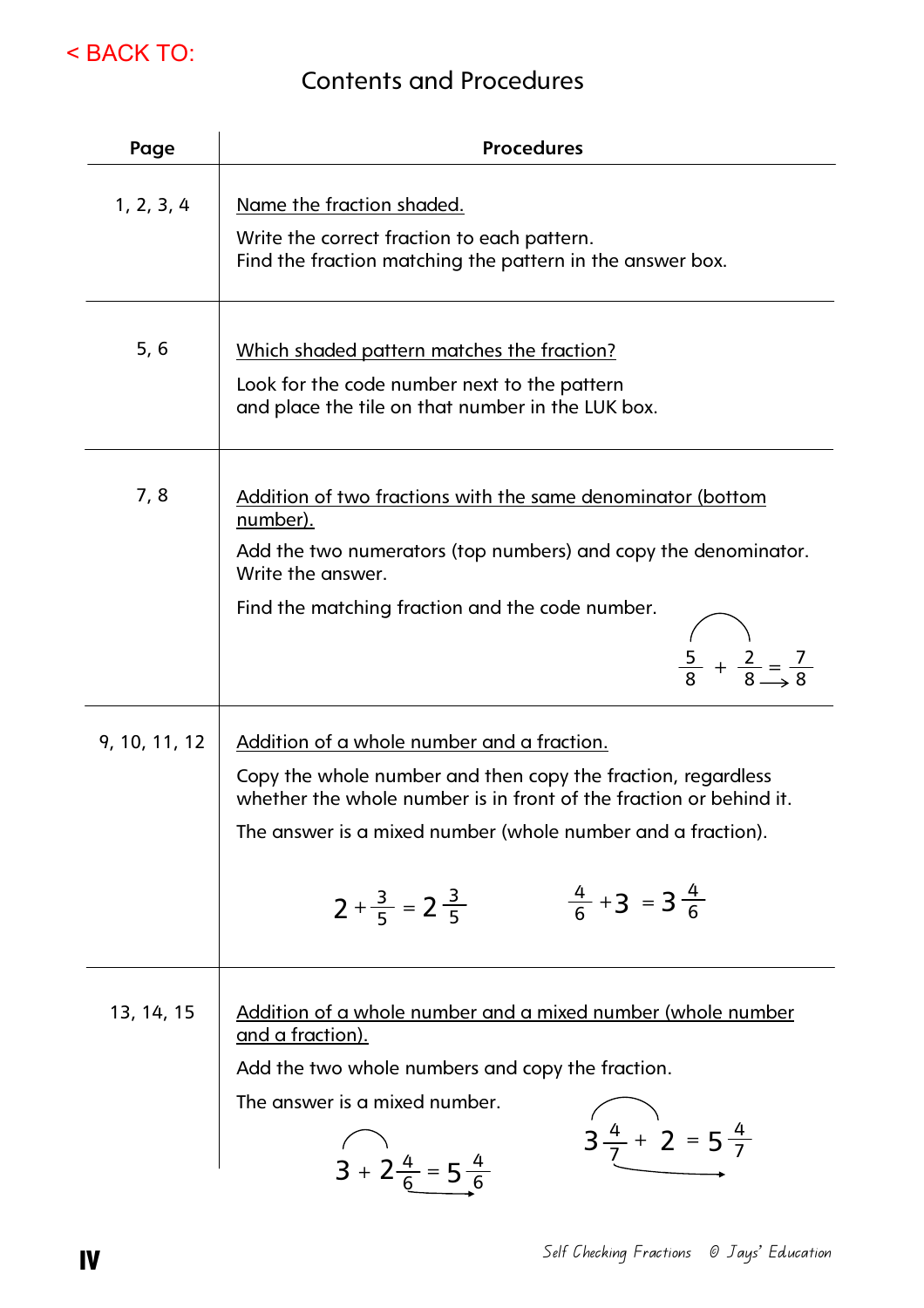| Page                  | <b>Procedures</b>                                                                                                                                                                                                                                                                                               |  |  |  |  |  |  |  |
|-----------------------|-----------------------------------------------------------------------------------------------------------------------------------------------------------------------------------------------------------------------------------------------------------------------------------------------------------------|--|--|--|--|--|--|--|
| 16, 17, 18,<br>19, 20 | Addition of a mixed number and a fraction.<br>Copy the whole number.<br>Add the two fractions (same denominators) and write the new<br>fraction after the whole number.<br>The answer is a mixed number.<br>$5\frac{6}{10} + \frac{3}{10} = 5\frac{9}{10}$<br>$\frac{1}{8}$ + 4 $\frac{1}{8}$ = 4 $\frac{2}{8}$ |  |  |  |  |  |  |  |
| 21, 22,<br>23, 24     | Addition of two mixed numbers (same denominators).<br>Add the two whole numbers and add the two fractions.<br>The whole number comes first and then the fraction.<br>The answer is a mixed number.<br>$3\frac{1}{7} + 2\frac{3}{7} = 5\frac{4}{7}$                                                              |  |  |  |  |  |  |  |
| 25, 26                | Subtraction of two fractions with the same denominators.<br>Take (subtract) the second fraction from the first fraction.<br>Subtract the numerator and copy the denominator.<br>The answer is a fraction.                                                                                                       |  |  |  |  |  |  |  |
| 27, 28                | <u>Subtract a fraction from a mixed number (same denominators).</u><br>Copy the whole number and<br>then take the second fraction from the first fraction<br>(subtract the numerator and copy the denominator).<br>The answer is a mixed number.<br>$6\frac{4}{5} - \frac{2}{5} = 6\frac{2}{5}$                 |  |  |  |  |  |  |  |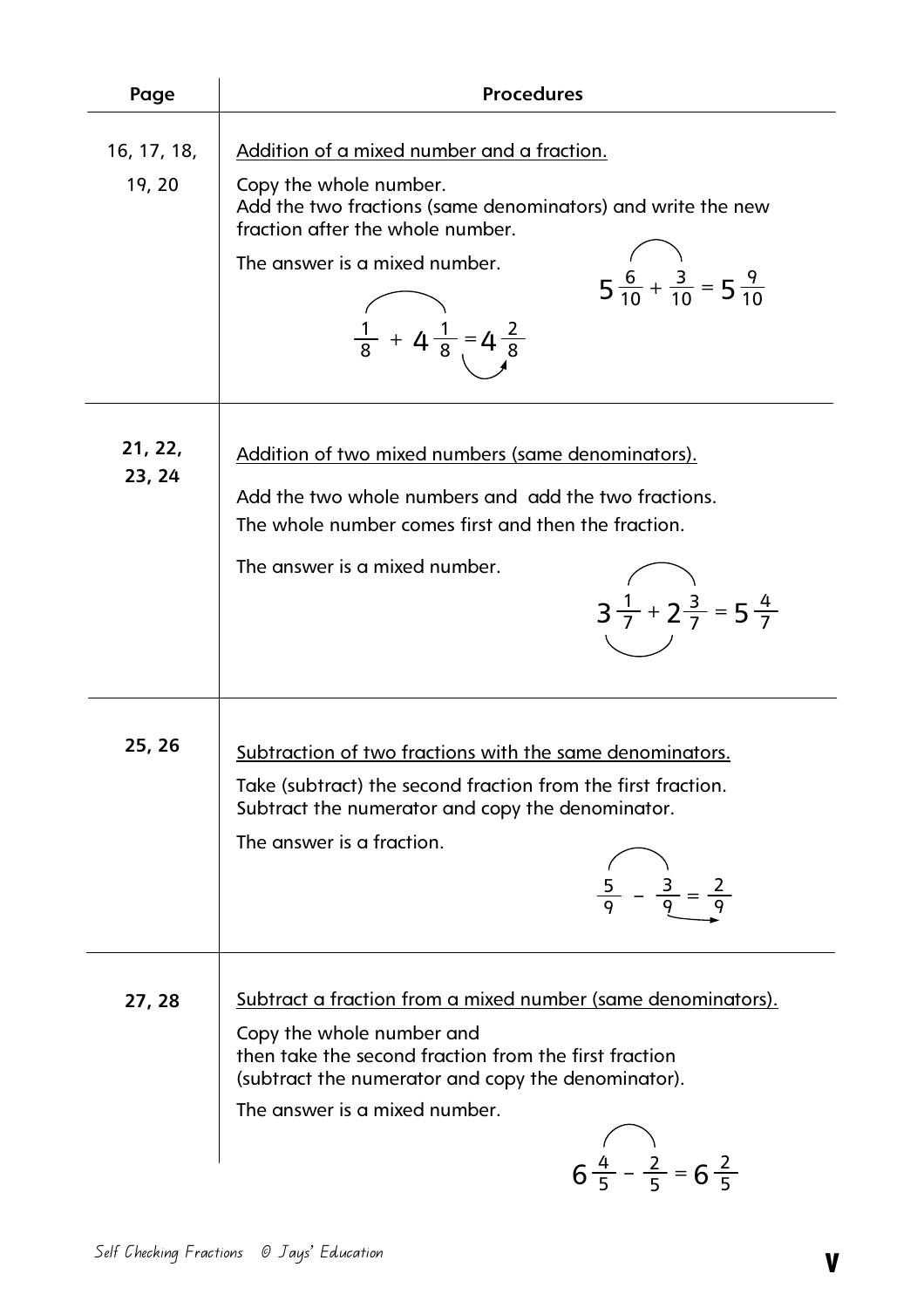| Page   | <b>Procedures</b>                                                                                                                                                                                                                                                                                                                                           |
|--------|-------------------------------------------------------------------------------------------------------------------------------------------------------------------------------------------------------------------------------------------------------------------------------------------------------------------------------------------------------------|
| 29, 30 | Subtraction: two mixed numbers.<br>First subtract the second whole number from the first whole number.<br>Then subtract the second fraction from the first fraction<br>(subtract the numerator and copy the denominator).<br>The answer is a mixed number.<br>$4\frac{7}{8}$ - $2\frac{3}{8}$ = $2\frac{5}{8}$                                              |
| 31     | Subtraction or addition of two mixed numbers.<br>Addition: add the whole numbers and then the two fractions.<br>Subtraction: Subtract the whole numbers and then the fractions.<br>In both, the addition and the subtraction, the answer is a mixed<br>number.<br>$4\frac{3}{6} + 2\frac{1}{6} = 6\frac{4}{6}$ $4\frac{5}{7} - 3\frac{2}{7} = 1\frac{3}{7}$ |
| 32     | Assessment page.<br>A combination of all learnt procedures from page 1 to page 31.<br>The outcome will specify which procedure (which page) needs to be<br>further reinforced or if the student is ready to progress to the next<br>level.                                                                                                                  |
| 33     | Progress chart.<br>List of patterns used on pages 1 to 32.<br>Colour the patterns one by one as you progress from page to page.                                                                                                                                                                                                                             |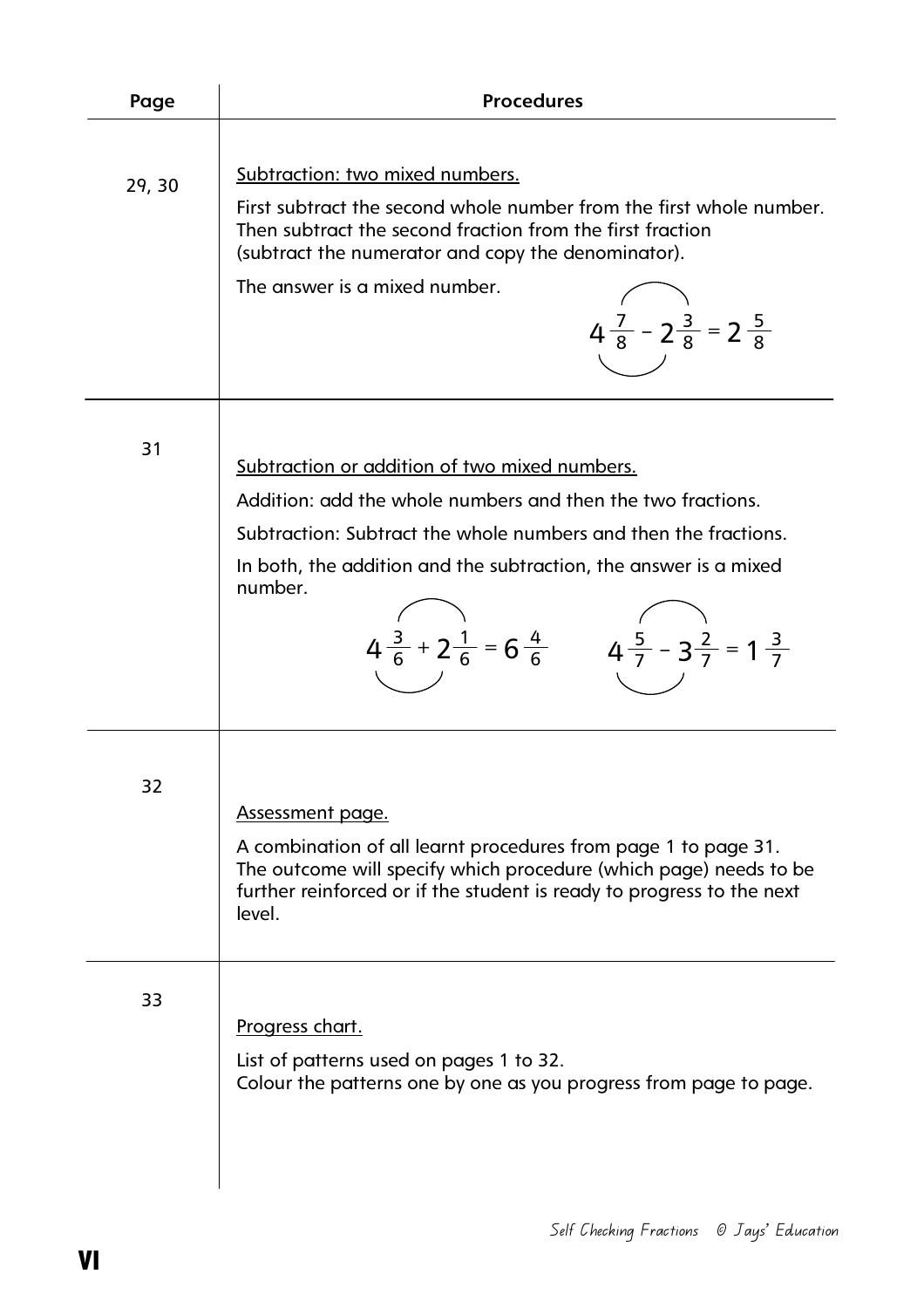

What fraction is shaded? The fractions matching the shaded patterns are in the box below. Check and cross the answers. The number in the corner is the number to look for to place the tile on into the LUK

| ЧL. | $\overline{2}$ | $\overline{\mathbf{3}}$          | 4<br>1                         | $\overline{5}$               | 6<br>10              | <b>by</b>    | $\mathbf{8}$<br>5           |
|-----|----------------|----------------------------------|--------------------------------|------------------------------|----------------------|--------------|-----------------------------|
| 9   | 10<br>⊇        | 11<br>1<br>$\circ$               | 12<br>4                        | 13<br>3<br>C                 | 14<br>6<br>$\Omega$  | 15<br>5<br>8 | 16<br>$\boldsymbol{6}$<br>8 |
| 17  | 18<br>₹        | 19<br>$\overline{2}$<br>$\Omega$ | 20 <sub>1</sub><br>$\mathbf 1$ | 21<br>$\backsim$ 1 $\diagup$ | 22<br>$\overline{2}$ | 23<br>1      | 24<br>1<br>$\sqrt{ }$       |

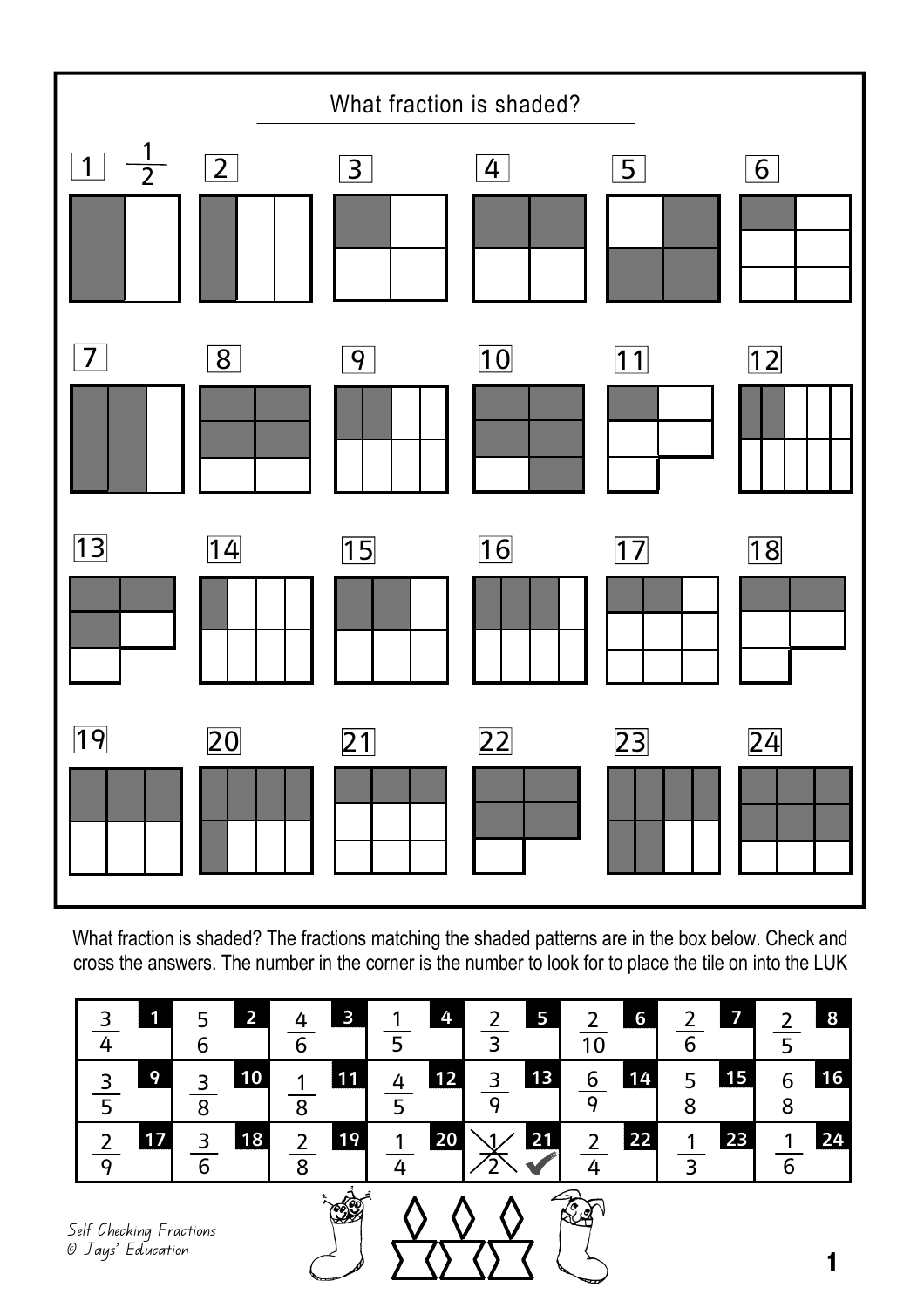| $\frac{1}{2}$ $\frac{2}{4}$ + $\frac{1}{4}$ = $\frac{3}{4}$                                       |       |                |          |  |
|---------------------------------------------------------------------------------------------------|-------|----------------|----------|--|
| $\frac{1}{2}$ $\frac{1}{2}$ + $\frac{1}{2}$                                                       |       |                |          |  |
| $\frac{2}{3}$ $\frac{2}{3}$ + $\frac{1}{3}$                                                       |       |                |          |  |
| $\frac{1}{2}$ $\frac{4}{3}$ $\frac{1}{3}$                                                         | $+$   | $\frac{1}{3}$  |          |  |
| $\left[\frac{1}{5}\right] \frac{1}{4} + \frac{1}{4}$                                              |       |                |          |  |
| $\frac{1}{6}$ $\frac{1}{5}$ + $\frac{2}{5}$                                                       |       |                | $\equiv$ |  |
| $\frac{3}{5} + \frac{1}{5}$                                                                       |       |                | $\equiv$ |  |
| $\frac{1}{6}$ $\frac{1}{5}$ +                                                                     |       | $\frac{1}{5}$  |          |  |
| $\frac{1}{2} + \frac{3}{5}$                                                                       |       |                |          |  |
| $\frac{5}{6}$<br>$\begin{matrix}\n\vdots & \vdots & \vdots \\ 10 & \vdots & \vdots\n\end{matrix}$ | $+$   | $-\frac{1}{6}$ |          |  |
| $\frac{3}{6}$<br>11                                                                               | $\pm$ | $\frac{2}{6}$  |          |  |
| $\frac{3}{6}$                                                                                     |       | $\frac{1}{6}$  |          |  |

| $\frac{1}{4}$ = $\frac{3}{4}$ | $\left \frac{1}{113}\right  \frac{2}{6} + \frac{1}{6} =$        |
|-------------------------------|-----------------------------------------------------------------|
| $\frac{1}{2}$ =               | $\left  \frac{1}{14} \frac{1}{6} + \frac{1}{6} \right  =$       |
| $\frac{1}{3}$ =               | $\frac{1}{15} \frac{2}{7} + \frac{3}{7} =$                      |
| $\frac{1}{3}$ =               | $\frac{1}{16}$ $\frac{1}{7}$ + $\frac{1}{7}$ =                  |
| $\frac{1}{4}$ =               | $\left \frac{3}{12}\right  \frac{3}{7} + \frac{3}{7} =$         |
| $\frac{2}{5}$ =               | $\left  \frac{2}{18} \cdot \frac{2}{7} + \frac{2}{7} \right  =$ |
| $\frac{1}{5}$ =               | $\left  \frac{1}{19} \frac{2}{7} + \frac{1}{7} \right $         |
| $\frac{1}{5}$ =               | $\frac{1}{20}$ $\frac{4}{7}$ + $\frac{3}{7}$ =                  |
| $\frac{3}{5}$ =               | $\frac{2}{3}$ $\frac{2}{8}$ + $\frac{3}{8}$ =                   |
| $\frac{1}{6}$                 | $\frac{3}{22} + \frac{3}{8}$<br>$\equiv$                        |
| $\frac{2}{6}$                 | $\frac{2}{3!} + \frac{2}{8}$                                    |
| $\frac{1}{6}$                 | $\frac{4}{3} + \frac{4}{8} + \frac{4}{8}$                       |

Check and cross the answers.

The number in the corner is the code number to look for to place the tile on into the LUK box.

| $\mathbf 1$<br>5  | $\overline{\mathbf{z}}$<br>8<br>$\sim$<br>$\circ$ | $\mathbf{B}$ | 4              | 5<br>6               | 6                    | $\blacktriangledown$                            | 8                             |
|-------------------|---------------------------------------------------|--------------|----------------|----------------------|----------------------|-------------------------------------------------|-------------------------------|
| 9<br>$\mathbf{z}$ | $\overline{10}$                                   | 11           | 12<br>$\Delta$ | 13<br>$\overline{5}$ | 14<br>4              | 15                                              | $\overline{\mathbf{16}}$<br>8 |
| 17                | 18<br>6<br>8                                      | 19<br>5<br>ᄃ | 3              | 21<br>$20 \times 3$  | 22<br>$\overline{2}$ | 23<br>$\mathcal{D}$<br>$\overline{\phantom{0}}$ | 24<br>$\mathbf{r}$            |

Self Checking Fractions © Jays' Education

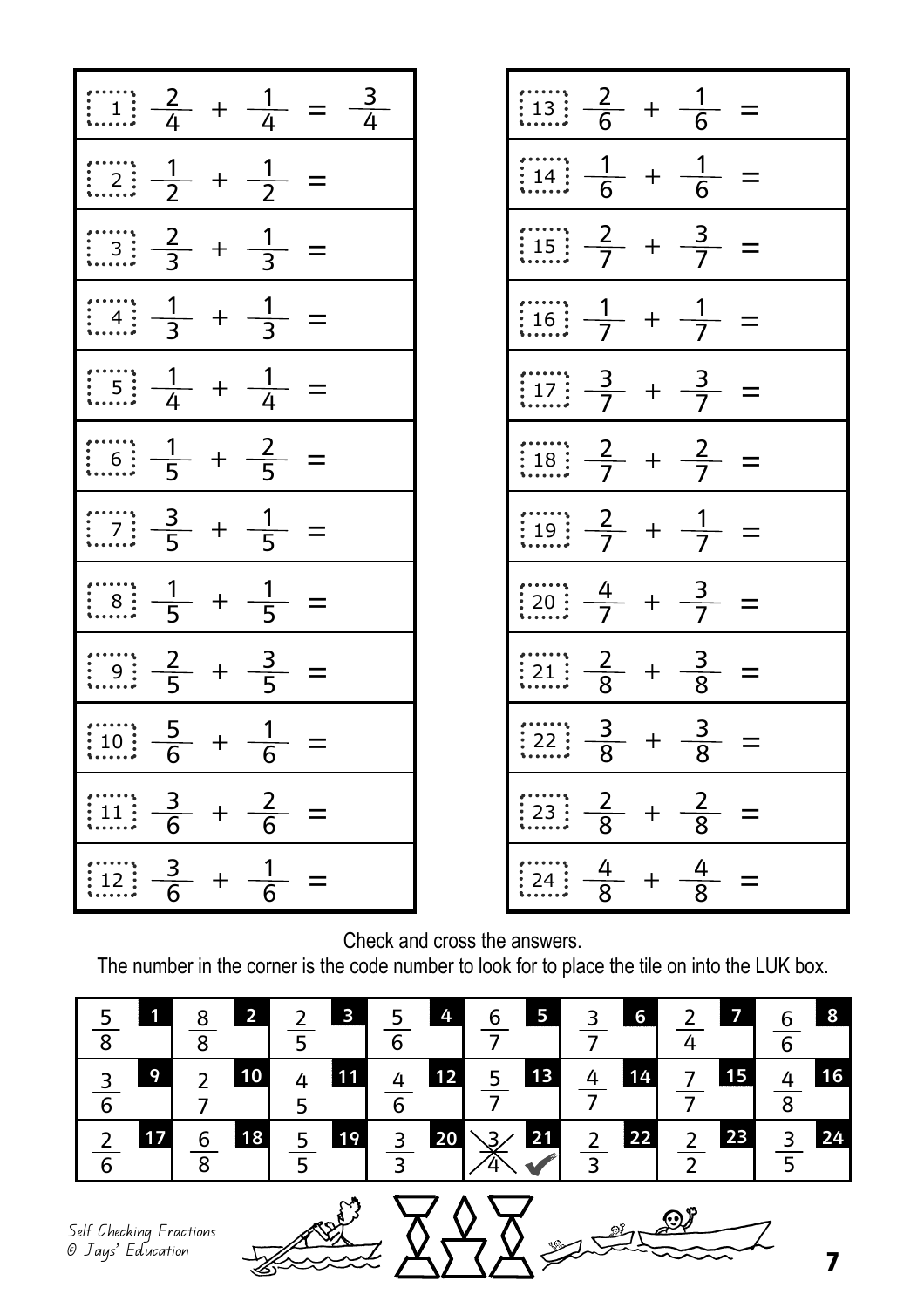| $\frac{4}{1} \left( \frac{4}{7} + 1 \frac{2}{7} - 1 \frac{6}{7} \right)$ | $\frac{2}{3}$ $\frac{13}{6}$ + $1\frac{3}{6}$ =                  |
|--------------------------------------------------------------------------|------------------------------------------------------------------|
| $\frac{1}{6}$ + $2\frac{3}{6}$ + $2\frac{3}{6}$ =                        | $\frac{3}{8}$ $\frac{1}{14}$ $\frac{2}{8}$ + $2\frac{1}{8}$ =    |
| $\left[\frac{1}{3}\right]\frac{1}{5} + 1\frac{2}{5} =$                   | $\frac{3}{2}$ $\frac{15}{15}$ $\frac{3}{10}$ + $3\frac{1}{10}$ = |
| $\frac{3}{4}$ $\frac{3}{8}$ + $2\frac{3}{8}$ =                           | $\frac{3}{8}$ $\frac{1}{16}$ $\frac{1}{6}$ + $3\frac{2}{6}$ =    |
| $\frac{1}{\left(1.5\right)}\frac{1}{5} + 3\frac{1}{5} =$                 | $\frac{1}{2}$ $\frac{1}{7}$ + $3\frac{2}{7}$ =                   |
| $\frac{1}{6}$ = $\frac{1}{7}$ + 3 $\frac{1}{7}$ =                        | $\frac{18}{18} + 3\frac{2}{8}$ + 3 $\frac{2}{8}$ =               |
| $\frac{3}{10}$ + $1\frac{4}{10}$ +                                       | $\frac{3}{19}$ $\frac{3}{9}$ + $1\frac{3}{9}$ =                  |
| $\frac{1}{4}$ $\frac{1}{4}$ + $3\frac{1}{4}$ =                           | $\frac{3}{10} + 2\frac{3}{10}$ + 2 $\frac{3}{10}$ =              |
| $\frac{1}{2}$ $\frac{1}{5}$ + $2\frac{3}{5}$ =                           | $\frac{1}{21} + 1\frac{2}{8}$ + $1\frac{2}{8}$ =                 |
| $\frac{1}{2}$ 10 $\frac{1}{7}$ + 2 $\frac{4}{7}$ =                       | $\frac{2}{22}$ $\frac{2}{9}$ + 3 $\frac{2}{9}$ =                 |
| $\frac{2}{3} + 1\frac{3}{8} =$                                           | $\frac{1}{23} + 3\frac{1}{8}$ + 3 $\frac{1}{8}$ =                |
| $\frac{1}{2}$ $\frac{1}{7}$ + $2\frac{2}{7}$ =                           | $\frac{3}{24}$ $\frac{3}{9}$ + $1\frac{2}{9}$ =                  |

Check and cross the answers.

The number in the corner is the code number to look for to place the tile on into the LUK box.

|                                               | $\overline{\mathbf{2}}$<br>$\overline{q}$ | $\overline{\mathbf{3}}$<br>$\overline{10}$ | $2\frac{3}{7}$ | $\frac{4}{2\frac{6}{10}}$                                          | $\frac{5}{8}$ 1 $\frac{5}{8}$<br>6  |                | 8<br>$\overline{8}$ |
|-----------------------------------------------|-------------------------------------------|--------------------------------------------|----------------|--------------------------------------------------------------------|-------------------------------------|----------------|---------------------|
|                                               | 10                                        |                                            |                | $\frac{11}{2\frac{6}{8}}$ $\frac{12}{1\frac{7}{8}}$ $\frac{13}{2}$ | $\frac{5}{ }$<br>14                 | $\overline{6}$ | <b>16</b>           |
|                                               | $18$                                      |                                            |                | $\frac{4}{10}$ 19 $1\frac{3}{5}$ 20 $3\frac{3}{7}$ 21              | 22<br>16<br>$\overline{\mathsf{q}}$ | 23             | 3 24                |
| Self Checking Fractions<br>วิ Jays' Education |                                           |                                            |                |                                                                    |                                     |                | 4 A                 |

Self Checking Fractions © Jays' Education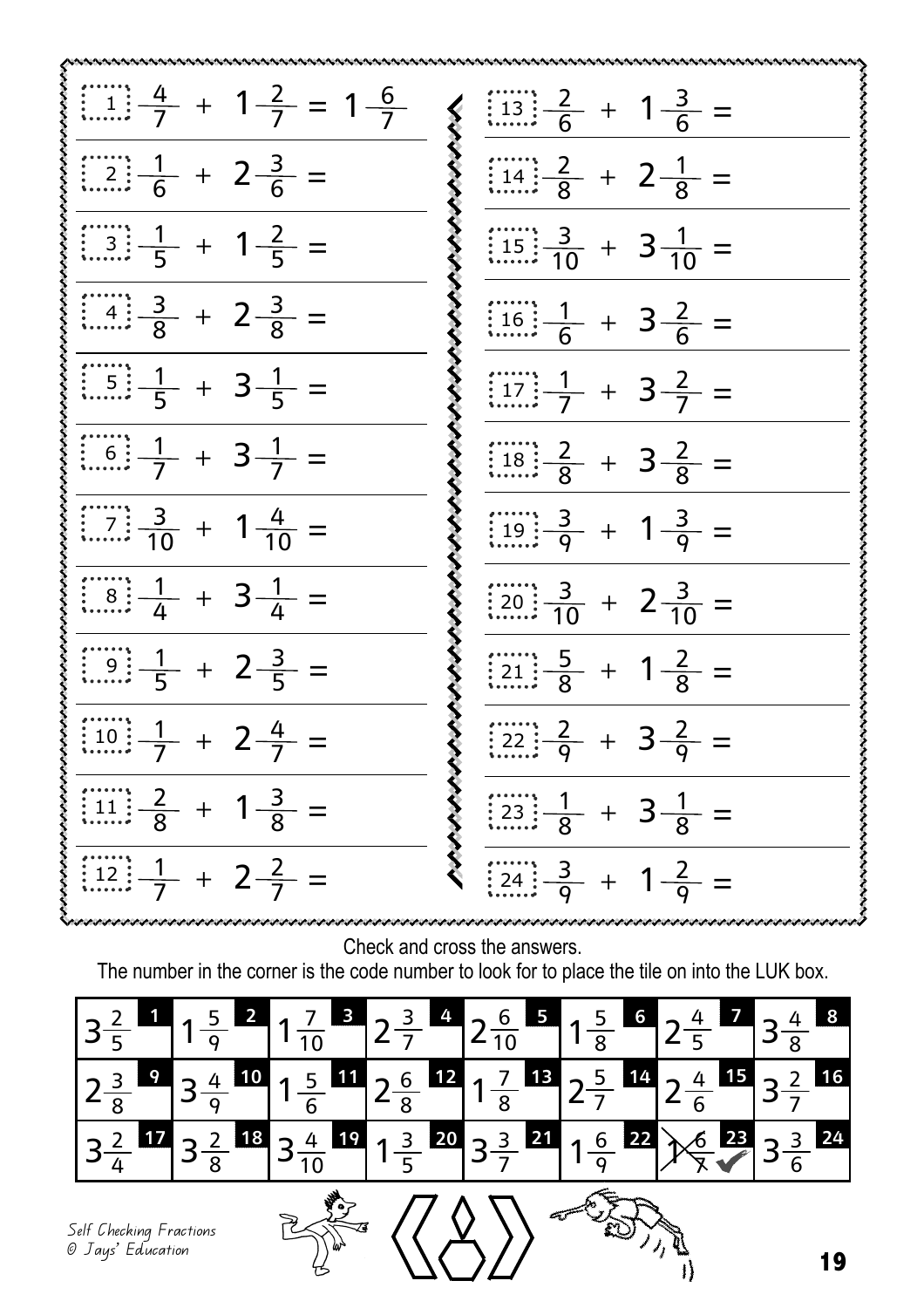| $\frac{3}{8}$<br>$\begin{array}{c}\n\cdots \\ \vdots \\ \cdots\n\end{array}$                                                                                               | <b>AAA</b><br>$=\frac{4}{8}$ | $\frac{13}{13}$                                              | $\frac{2}{4}$ - $\frac{1}{4}$      |                           |
|----------------------------------------------------------------------------------------------------------------------------------------------------------------------------|------------------------------|--------------------------------------------------------------|------------------------------------|---------------------------|
| $rac{2}{3}$<br>$\frac{1}{3}$<br>$\begin{array}{c} \overline{\phantom{2}} \\ \overline{\phantom{2}} \\ \overline{\phantom{2}} \\ \overline{\phantom{2}} \end{array}$<br>$=$ | $\leftrightarrow$            | $\begin{matrix}\n\vdots \\ 14\n\end{matrix}$                 | $\frac{4}{6}$<br>$\equiv$ $\equiv$ | $\frac{3}{6}$<br>$\equiv$ |
| $\frac{2}{5}$<br>$\frac{4}{5}$<br>$\frac{1}{1}$ 3 :<br>$\overline{\phantom{0}}$<br>$=$                                                                                     | ≹                            | $\begin{matrix}\n \\ 15 \\  \\  \n\end{matrix}$              | $\frac{8}{9}$<br>$ -$              | $rac{3}{9}$<br>$\equiv$   |
| $\frac{6}{9}$<br>$\frac{3}{9}$<br>$\frac{1}{1}$ 4 $\frac{1}{2}$<br>$=$                                                                                                     | $\sum_{i=1}^{n}$             | $\begin{matrix}\n \\ 16\n\end{matrix}$                       | $\frac{7}{10} - \frac{5}{10} =$    |                           |
| $\frac{5}{6}$<br>$\frac{2}{6}$<br>$=$                                                                                                                                      |                              | $\begin{matrix}\n \\ 17 \\  \\  \n\end{matrix}$              | $\frac{4}{5}$                      | $\frac{3}{5}$<br>$\equiv$ |
| $\frac{5}{7}$<br>$\frac{2}{7}$<br>$\begin{matrix} 1 & 1 & 1 \\ 1 & 6 & 1 \end{matrix}$<br>$\overline{\phantom{0}}$                                                         | LAA                          | $\begin{matrix}\n \vdots \\  18\n \end{matrix}$              | $\frac{5}{7}$                      | $rac{4}{7}$               |
| $\frac{5}{8}$<br>$\frac{6}{8}$<br>$\frac{1}{2}$<br>$\mathbb{R}^2$<br>$=$                                                                                                   | $\sum\limits_{i=1}^{k}$      | $\begin{matrix}\n \vdots \\  19 \\  \vdots \\  \end{matrix}$ | $\frac{7}{8}$ -                    | $\frac{2}{8}$             |
| $\frac{3}{4}$<br>$\frac{1}{4}$<br>$\begin{array}{c} \ldots \\ \vdots \\ \ldots \end{array}$<br>$=$                                                                         |                              | $\frac{20}{1}$                                               | $\frac{9}{10}$ -                   | $\frac{4}{10}$            |
| $\frac{5}{8}$<br>$\frac{7}{8}$<br>$\begin{matrix}\n\vdots \\ 9\n\end{matrix}$                                                                                              | Ķ                            | $\begin{matrix}\n \\ 21\n\end{matrix}$                       | $\frac{7}{9}$                      | $\frac{1}{9}$             |
| $\frac{6}{7}$<br>$\frac{4}{7}$<br>$\begin{matrix}\n\vdots \\ 10\n\end{matrix}$<br>$=$                                                                                      |                              | : 22:                                                        | $\frac{7}{8}$                      | $\frac{4}{8}$             |
| $rac{8}{9}$<br>$\frac{6}{9}$<br>$\left[\begin{array}{c} 1 \\ 1 \\ \end{array}\right]$                                                                                      | <b>AAAAAAA</b>               | $\frac{1}{23}$                                               | $rac{6}{7}$                        | $\frac{2}{7}$             |
| $\frac{3}{10}$<br>$\frac{9}{10}$<br>$\frac{12}{12}$                                                                                                                        |                              | 24:                                                          | $\frac{5}{6}$                      | $\frac{1}{6}$             |

Check and cross the answers.

The number in the corner is the code number to look for to place the tile on into the LUK box.

|                      | $\overline{2}$           | $\overline{\mathbf{3}}$<br>8 | 4<br>$\overline{10}$ | $5\overline{)}$<br>3<br>6             | 6                   | $\overline{\mathbf{z}}$<br>$\mathcal{L}$    | 8<br>$\overline{10}$ |
|----------------------|--------------------------|------------------------------|----------------------|---------------------------------------|---------------------|---------------------------------------------|----------------------|
| 9                    | 10<br>₹<br>$\frac{5}{8}$ | 11<br>$\frac{5}{9}$          | 12<br>$\mathbf 1$    | 13<br>$\searrow$<br>$\sqrt{2}$<br>′8` | $\frac{3}{9}$<br>14 | 15<br>$\blacksquare$<br>$\mathcal{R}$       | 16<br>₹              |
| 17 <sup>1</sup><br>C | 18<br>$\overline{2}$     | 19<br>$\frac{5}{10}$         | 20 <sub>2</sub><br>4 | 21 <br>$\overline{\mathbf{1}}$        | 22<br>$\frac{5}{8}$ | 23<br>$6\phantom{1}6$<br>$\overline{\circ}$ | 24<br>6              |